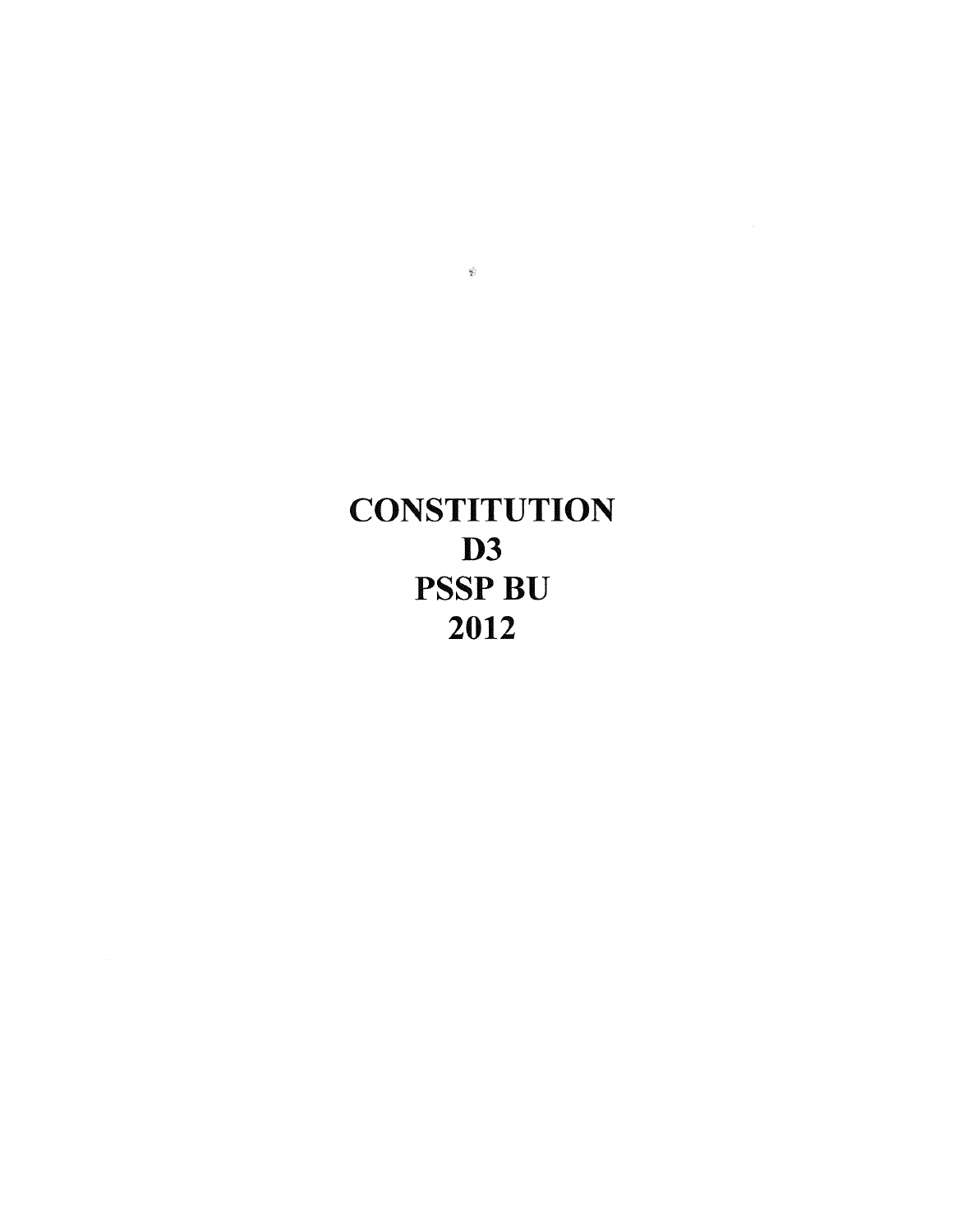## **Table of Contents**

| Article                                           | Page           |
|---------------------------------------------------|----------------|
| Article 1 – Name                                  | 3              |
| Article 2 - Definitions                           | 3              |
| Article 3 - Objects                               | 4              |
| Article 4 - Membership                            | 4              |
| Article 5 - Fees                                  | 4              |
| Article 6 - Organization                          | $\overline{4}$ |
| Article 7 - Duties of the Executive               | 5              |
| Article 8 - General Membership Meetings           | 5              |
| Article 9 - Collective Bargaining Committee       | 6              |
| Article 10 - Grievances                           | 7              |
| <b>Article 11 - District Committees</b>           | $\overline{7}$ |
| Article 12 - Amendments                           | $\overline{7}$ |
| Article 13 - Compliance                           | 8              |
| <b>Bylaws</b>                                     |                |
| <b>Bylaw 1- Duties of Members</b>                 | 8              |
| Bylaw 2 - Duties of the Bargaining Unit Executive | 8              |
| Policies and Procedures                           |                |
| Bullying/Anti Harassment Policy & Procedures      | 11             |
| Bullying/Anti Harassment Appeals Procedures       | 11             |
| Date/Signatures                                   | 12             |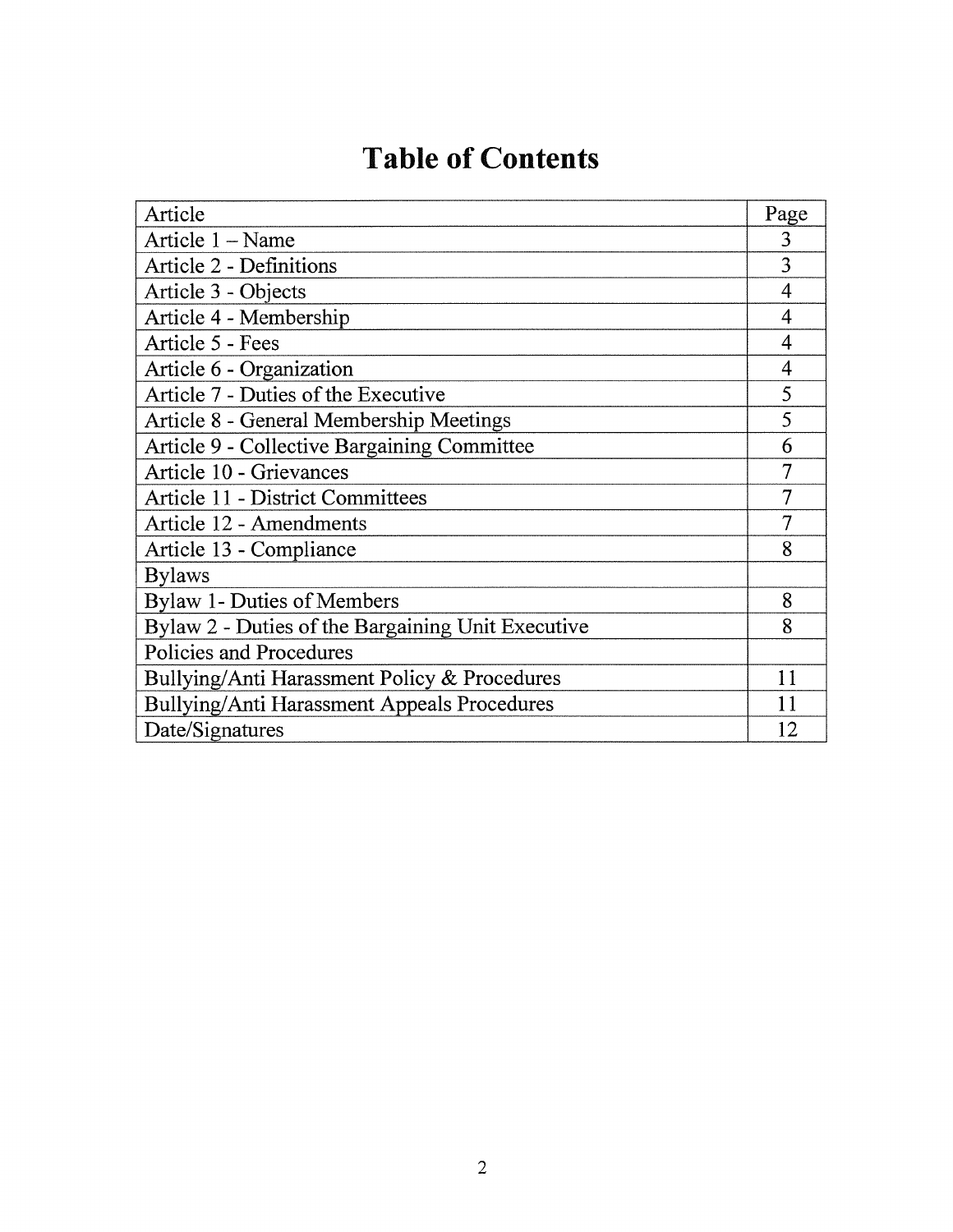#### OSSTF PSSP District 3 Bargaining Unit CONSTITUTION and BYLAWS

Article 1 -Name

1.1 The name of this organization shall be the "PSSP Bargaining Unit of District 3."

Article 2 - Definitions

2.1 "O.S.S.T.F." shall mean the "Ontario Secondary School Teachers' Federation".

2.2 "Bargaining Unit" shall mean the Professional Student Support Services Personnel employees known as PSSP staff which is the O.S.S.T.F. organization of those members for whom O.S.S.T.F. holds bargaining rights under the appropriate legislation.

2.3 "District" shall mean Rainbow District 3, of O.S.S.T.F., unless otherwise stated.

2.4 "Member" shall mean an active or member in good standing who is employed by the Rainbow District School Board.

2.5 "Executive Meeting" shall mean a meeting of the elected Executive of the Bargaining Unit membership to conduct the current business of the unit

2.6 General Meeting" shall mean a meeting of the Bargaining Unit membership to conduct the business of the unit.

2.7 The "Annual General Meeting" shall mean the Spring General Meeting of the Bargaining Unit that is held in May of each year to conduct the business of the Unit, to recognize the retirees and to give reports from the elected Executive members.

2.8 "By-laws" shall mean the standing rules governing the membership of the Bargaining Unit made under this Constitution on matters of internal regulation and matters which are entirely within the control of the Bargaining Unit.

2.9 "Constitution" shall mean a system of fundamental principles by which the Bargaining Unit and includes a basic organization of the Bargaining Unit.

2.10 "Policy" shall mean a stand or position taken by the Bargaining Unit in accordance with its By-laws on matters whose resolution is beyond the internal legislative power of the Bargaining Unit.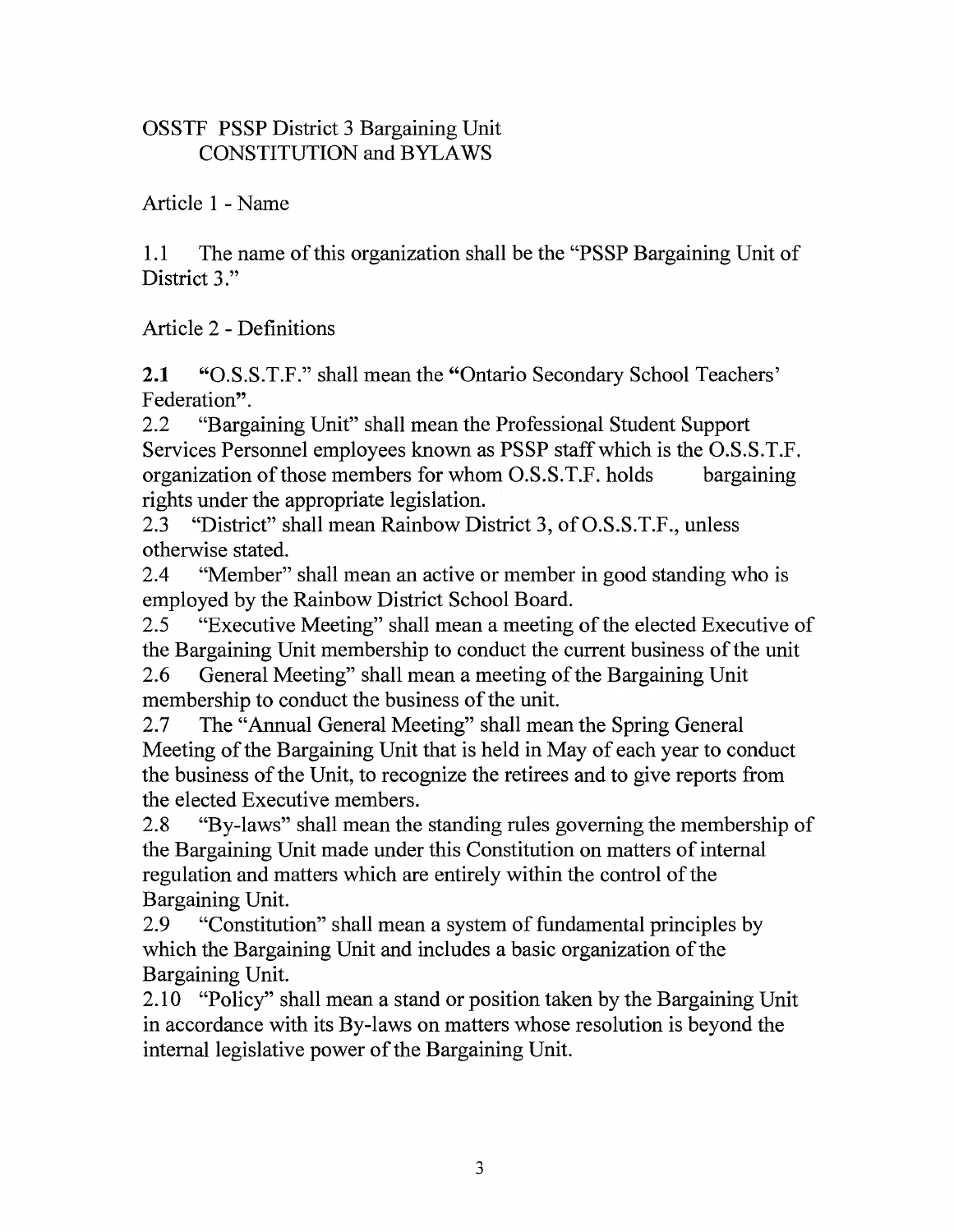2.11 "Procedures" shall mean detailed rules established by the Bargaining Unit Executive to govern the "day-to-day" operation of the Bargaining Unit which are consistent with the constitution, by-laws, and policy.

2.12 "Immediate Past President"- for the purpose of interpretation of the Constitution and By-laws, the "Immediate Past President" shall be the person who held the position of President in the year immediately prior to the year in which the person became "Immediate Past President".

2.13 "Area Representative" shall mean a member of the Bargaining Unit who has been elected to represent one of each of the job classifications not represented by the Bargaining Unit Executive.

Article 3 - Objects

3.1 The objects of the Bargaining Unit shall be as specified in Article 3 of the Provincial OSSTF Constitution.

Article 4 - Membership

4.1 Membership shall consist of active PSSP members as defined in Bylaw 2 of the Provincial OSSTF Constitution who are employed within the boundaries of the District.

Article 5 - Fees

5 .1 The annual dues for every member shall be as prescribed in the Bylaws of the OSSTF.

5.2 The annual levy for every member to the District shall be according to the Bylaws of the District.

5.3 Method of payment of all dues and levies shall be prescribed in the Collective Agreement.

Article 6 - Organization

6.1 There shall be an Executive consisting of the following 6 **positions:**  President, Vice-President, Chief Negotiator, Treasurer, Grievance Officer and Secretary. In addition, there will be room for up to one elected representative from each job classification who is not currently on the Bargaining Unit Executive. The goal is to have 1 representative from each classification on the District Executive. These classification representatives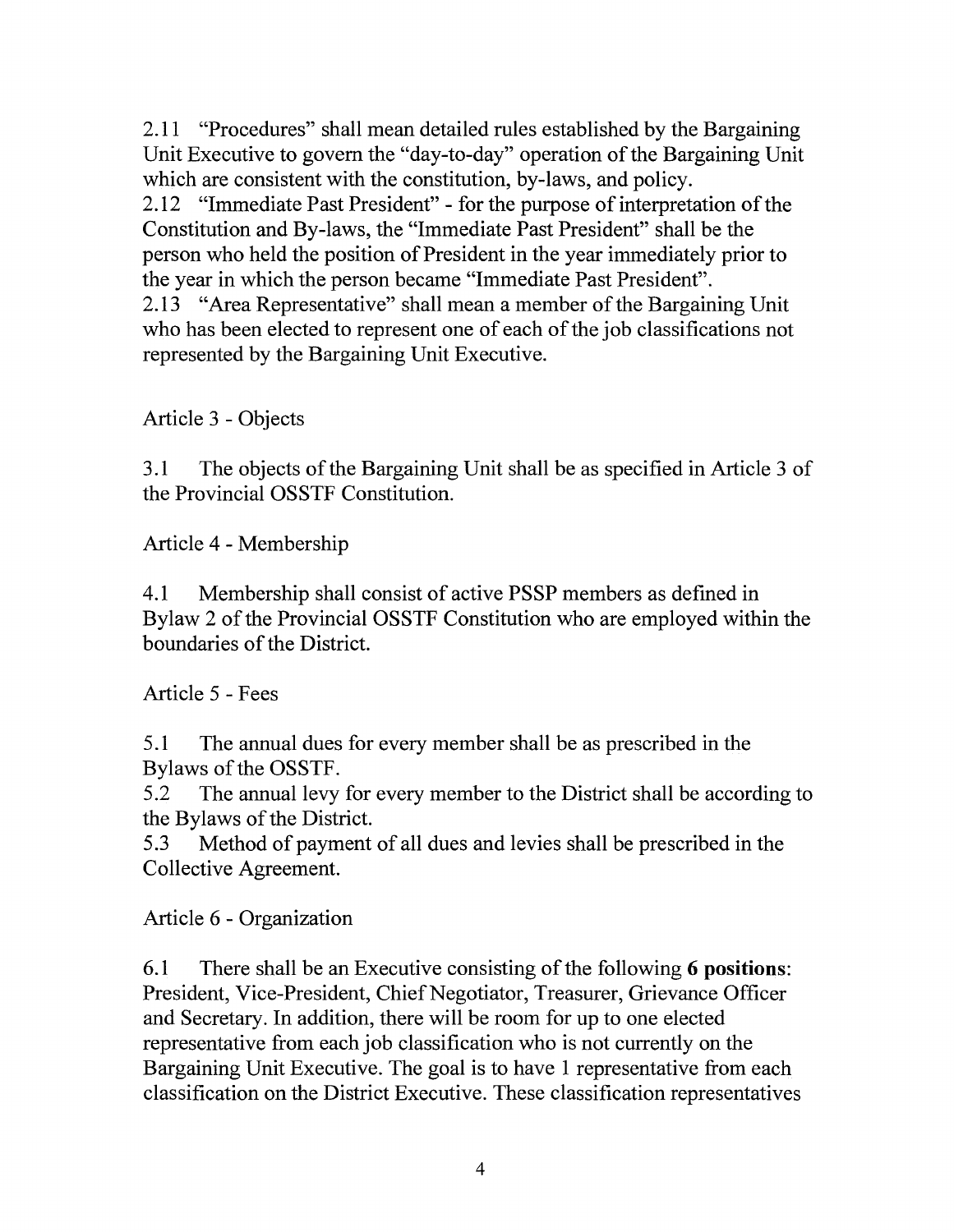will overlap in duties if they are elected to hold any of the **6 executive positions.** 

6.2 The Executive shall be elected at the Spring Annual General Meeting of the Bargaining Unit.

Article 7 - Duties of the Executive

7.1 It shall be the duty of the Executive:

a) to administer the business of the Bargaining Unit between Annual Meetings;

b) to establish interim policies and to amend existing policies in order to facilitate the business of the Unit, and to present those interim policies and amendments for ratification at the Annual meeting;

c) to communicate regularly to Unit Members regarding the management of Unit business;

d) to fulfill all financial and other obligations of a Bargaining Unit under Bylaw 23 of the Provincial OSSTF Handbook;

e) to prepare a projected budget for presentation to the General Membership meetings as required;

f) to give final approval to the Unit's negotiating brief;

g) to call a General Meeting(s) when necessary for the purpose of ratifying a new collective agreement;

h) to circulate a copy or summary of a tentative agreement to members at least 24 hours in advance of the ratification meeting.

i) to conduct a vote by secret ballot at the ratification meeting.

j) to have the President or designate represent the Bargaining Unit at all meetings of District 3.

Article 8- General Membership Meetings

8.1 There shall be 2 General Meetings of the membership held on the  $3<sup>rd</sup>$ Wednesday of November (Fall Annual General Meeting) and on the  $3<sup>rd</sup>$ Wednesday of May (Spring Annual General Meeting) at 4:00 p.m.

8.2 Other General meetings may be called by the President, provided that all members have been given at least five school days notice.

8.3 The President shall notify the Membership that a General Meeting has been called upon receiving a written request signed by at least 2 Members.

8.4 The time and place of General meetings shall be determined by the Executive.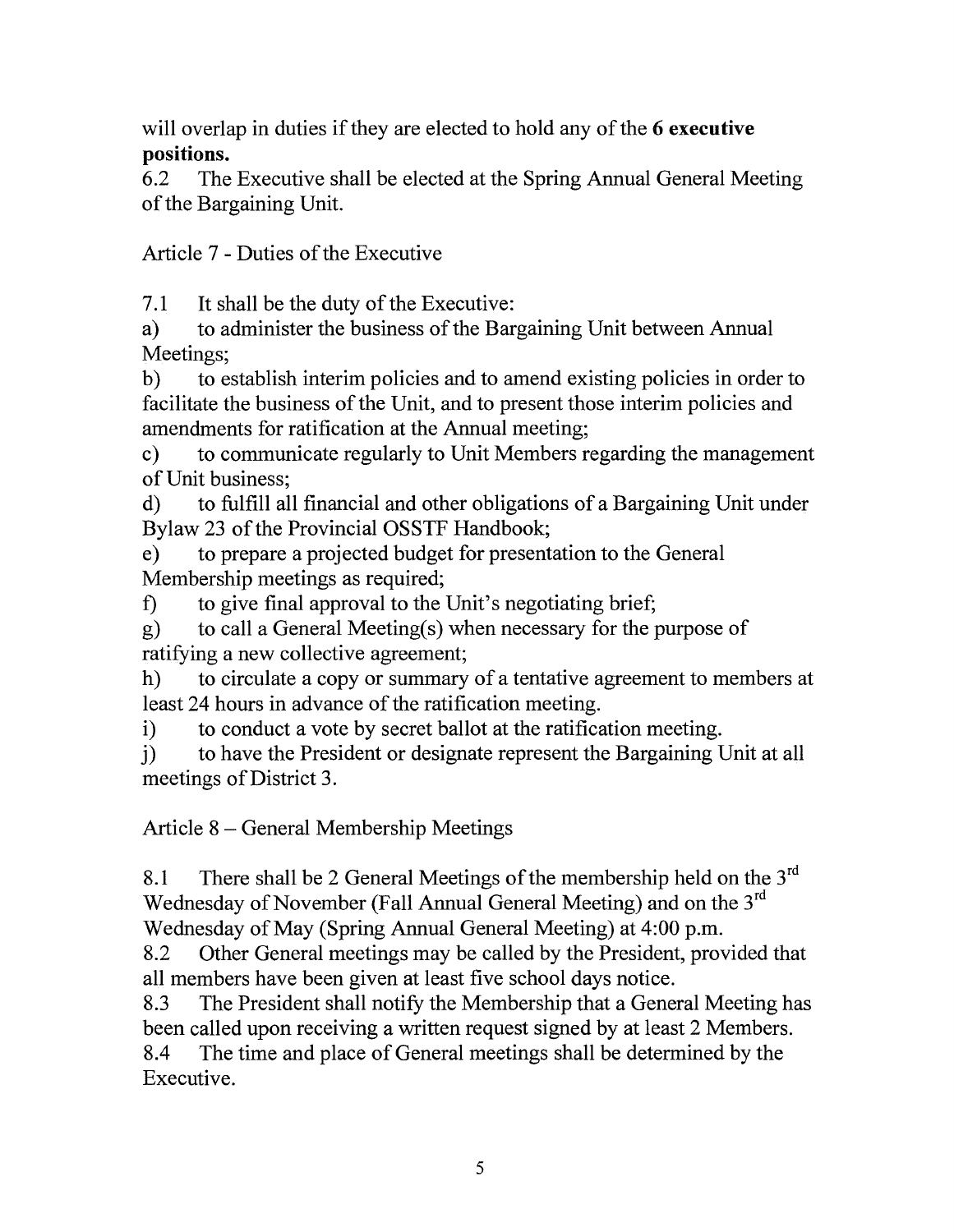8.5 Quorum for a General Meeting shall consist of those present and voting.

- 8.6 The following positions shall be elected at the Spring Annual General Meeting every second year beginning 2009:
- a) President (odd years)
- b) Vice President (even years)
- c) Secretary (odd years)
- d) Treasurer (even years)
- e) Chief Negotiator (odd years)
- f) Grievance Officer (even years)
- g) Member of the Bargaining Committee (need representation from Speech Language Pathology, Psychology and Attendance Counselors, Aboriginal Support Worker optimally)  $-$  (term is length of contract)
- h) Status of Women Representative (yearly for following school year) i) Political Action Representative (yearly for following school year)
- Political Action Representative (yearly for following school year)

j) Excellence in Education Representative (yearly for following school year)

- k) Public Relations Representative (yearly for following school year)
- 1) Human Rights Representative (yearly for following school year)
- m) Health & Safety Representative (yearly for following school year)

n) bargaining Unit Classification representatives who do not hold a)-f) above (yearly for following school year)

o) AMPA DELEGATE: at this time the province allows one eligible attendee at AMPA. This person is the president of the unit. Should membership increase so that additional delegates can attend AMPA, this delegate will be elected at the Fall membership meeting.

8.61 Vacant positions can be elected annually. Interim vacancies can be filled by contacting the executive. The membership will be appraised of the situation and if after 10 working days no member puts their name forward, the position will be filled by acclamation. If other eligible members put forth their name, an election would take place electronically (Survey monkey) after the 10 working day deadline for nominations.

Article 9 - Collective Bargaining Committee

9.1 The Collective Bargaining Committee of the Bargaining Unit shall consist of the following members; President, Chief Negotiator and one other member who is elected by the membership at a General Meeting of the Bargaining Unit. Every attempt will be made to have representation from at least 3 disciplines.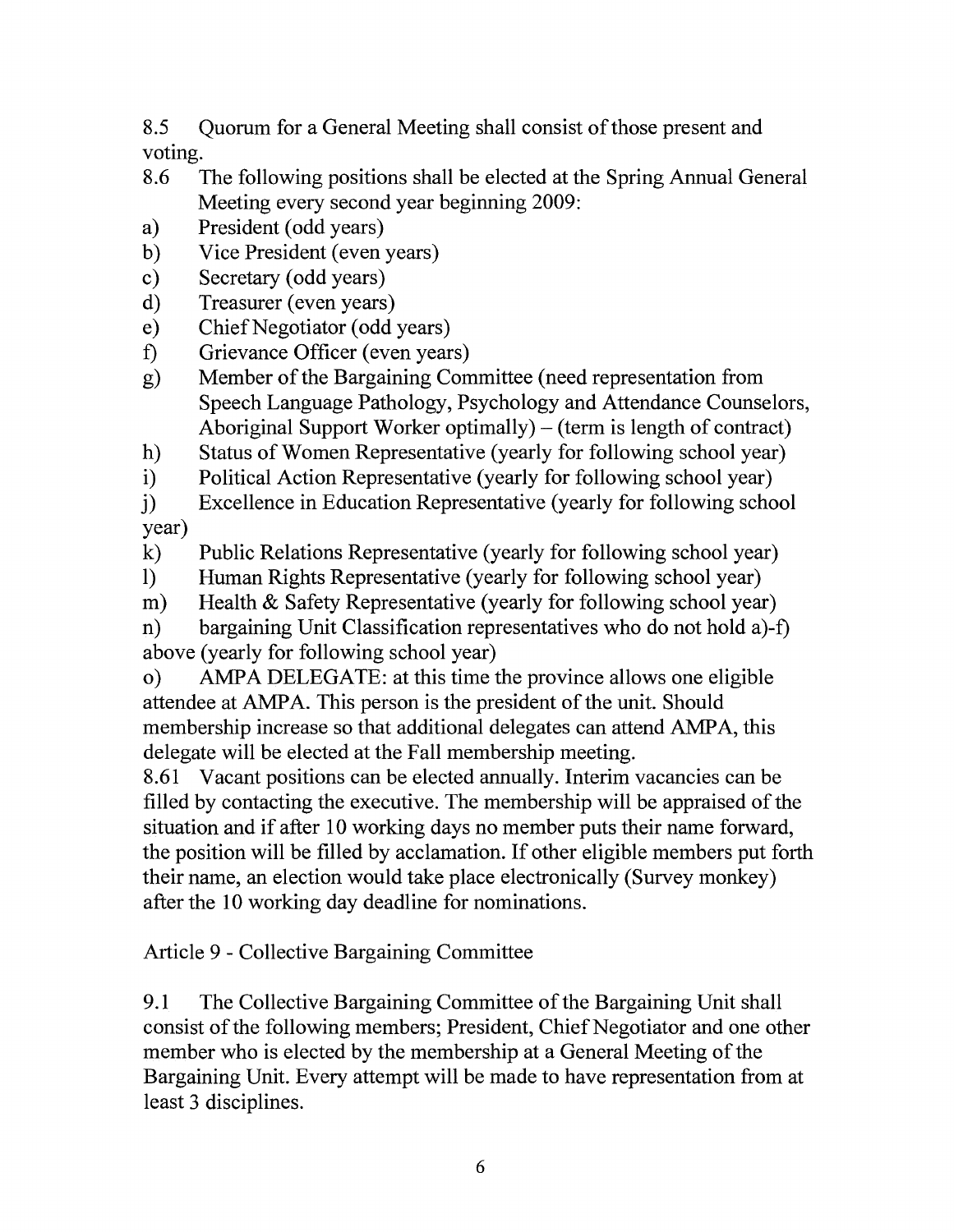9 .1.1 Voting - The President of the Bargaining Unit and a minimum of two other members of the Bargaining Unit elected at the Annual General Meeting.

9.2 The Negotiating Team of the Bargaining Unit shall be the members of the Collective bargaining Committee of the Bargaining Unit.

9.3 Ratification of the collective agreement will occur at a location as determined by the executive. A vote will be cast by all present and voting (quorum). A vote over 50% for will deem the contact ratified by the membership.

#### Article 10 - Grievances

10.1 The Grievance Officer shall be responsible for all grievances and shall consult with the Teacher Bargaining Unit Grievance Officer, District Officer or whoever else has time release and grievance expertise as appropriate.

10.2 The Grievance Appeals Committee shall consist of the members of the Bargaining Unit Executive other than the Grievance Officer, plus one other member of the Bargaining Unit appointed by the Bargaining Unit Executive.

10.3 The Grievance Appeals Committee shall establish procedures for dealing with grievance appeals and publicize such procedures as needed to the membership.

#### Article 11 - District Committees

11.1 The Bargaining Unit shall be represented by an elected member of the bargaining unit to these District Standing Committees.

- a) Status of Women
- b) Political Action
- c) Excellence in Education
- d) Public Relations
- e) Human Rights
- f) Health & Safety

Article 12- Amendments

12.1 Amendments may be made to this Constitution by a 2/3 vote at the Annual General meeting, provided that members have 15 school days prior notice of the amendments. If 15 school days prior notice is not provided, amendments may be made by a 9/10 vote at the Annual General meeting.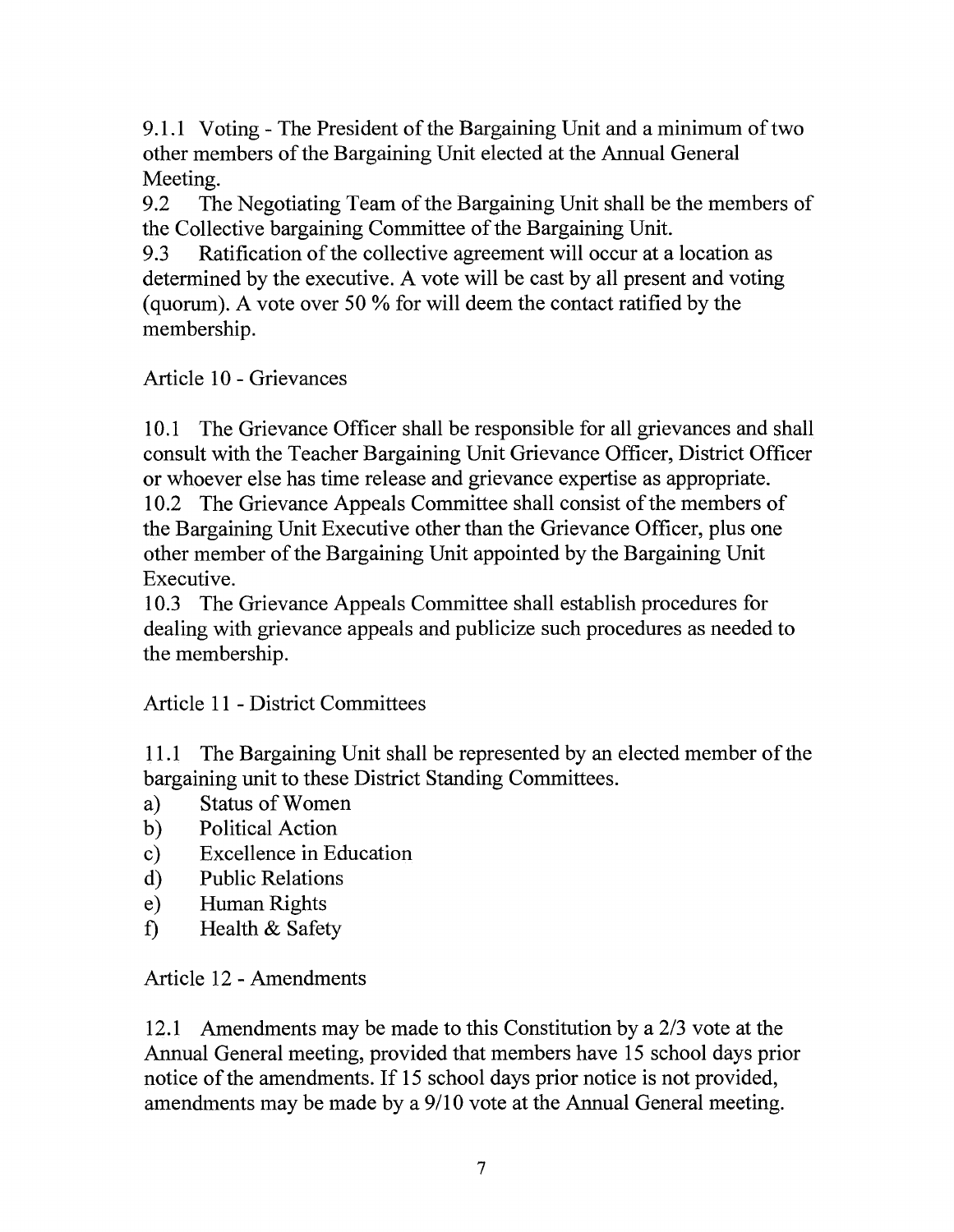#### Article 13- Compliance

13.1 Nothing in this Constitution and Bylaws shall contravene either the OSSTF Constitution and Bylaws or the OSSTF District 3 Constitution and Bylaws.

#### BYLAWS

#### Bylaw 1- Duties of Members

1.1 It shall be the duty of every member to comply with the duties of members of the Ontario Secondary School Teachers' Federation as defined in the OSSTF Provincial Bylaw 5 "Rights, Privileges and Duties" and Bylaw 5.2 "Duties of Members".

1.2 It shall be the duty of every member to alert the executive regarding any practices they believe contravene the collective agreement

1.3 It shall be the duty of members to respect the confidential nature of negotiations, grievances and work of the Employee Relations Committee until formal statements are made.

1.4 It shall be the duty of every member who is the bargaining unit representative on committees to attend the committee meetings and report to the unit at meetings. If the member cannot attend the meeting, then a timely email or last minute phone call will be made to the Bargaining unit President with the date, location and time of the meeting.

1.5 It shall be the duty of every member to communicate with the President about any union issues. If the issue involves the president, then the member will contact the District President.

1.6 It shall be the duty of every member to discuss issues with the president during breaks, lunch, or after work hours

Bylaw 2 - Duties of the Bargaining Unit Executive

2.1 The duties of the President shall be to:

2.1.1 assume the role of Chief Executive Officer for the Bargaining Unit.

2.1.2 call and preside over all Executive and General Meetings.

2.1.3 fulfill the duties of the Bargaining Unit President as outlined in the OSSTF Handbook.

2.1.4 be an ex-officio member of all Bargaining Unit committees.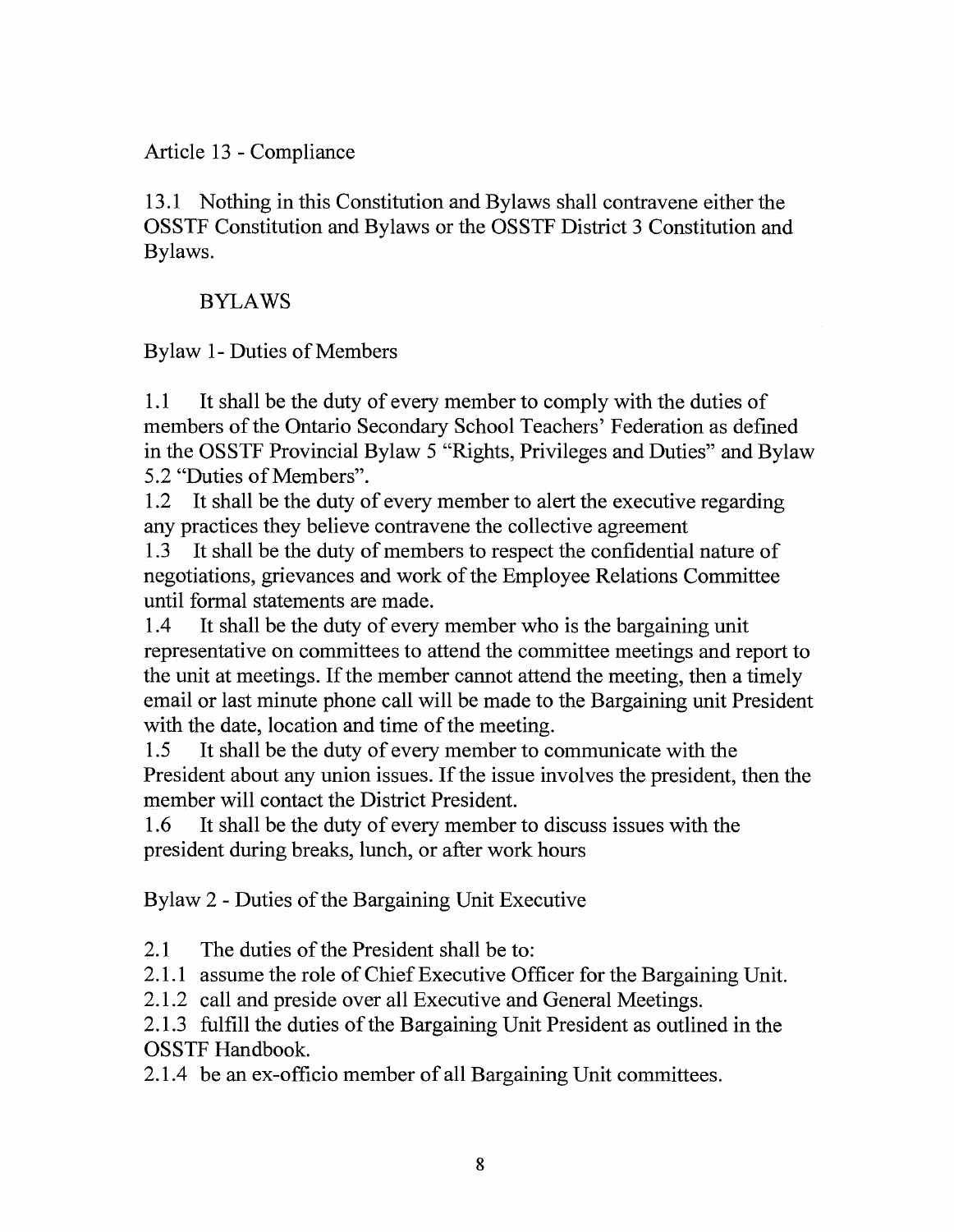2.1.5 report to the bargaining Unit Executive and members on the business of the District.

2.1.6 report to the members at the Annual general meeting.

2.1.7 ensure that all vital functions of an office which has been vacated be carried out on an interim basis until the vacancy is filled.

2.1.8 represent the PSSP Bargaining Unit at Provincial Sector Council of Presidents

2.1.9 represent the PSSP Bargaining Unit at the District Executive.

2.1.1 Orepresent the Bargaining Unit at the Annual Meeting of the Provincial Assembly also known as AMPA.

2.1.11 should the President be unable to attend AMPA, a designate shall be selected by the Executive Members.

2.1.12 attend all District Standing Committees when the elected representative cannot attend the committee meeting.

2.1.13 approve all expenses of the Bargaining Unit

2.1.14 be a voting member of the executive

2.2 The Duties of the Vice-President shall be to:

2.2.1 perform the duties of the President in the President's absence.

2.2.2 perform the duties as may be assigned by the President and the Bargaining Unit Executive.

2.2.3 be a voting member of the executive

2.3 The Duties of the Secretary shall be to:

2.3.1 carry out the duties as may be assigned by the Bargaining Unit Executive

2.3 .2 record and circulate minutes from Bargaining Unit Meetings

2.3 .3 book the room for the general meetings

2.3.4 gather agenda items from members

2.3.5 circulate last minutes and current agenda for each meeting

2.3.6 be a voting member of the executive

2.3. 7 E mail executive and general meeting reminders to members to the home addresses with alerts to the work address

2.3.8 Keep a detailed list of members demographics (Add, phone, cell, DOB)

2.3.9 Prepare year to date calendar of events for members (meetings, events, birthdays)

2.4 The Duties of the Treasurer shall be to: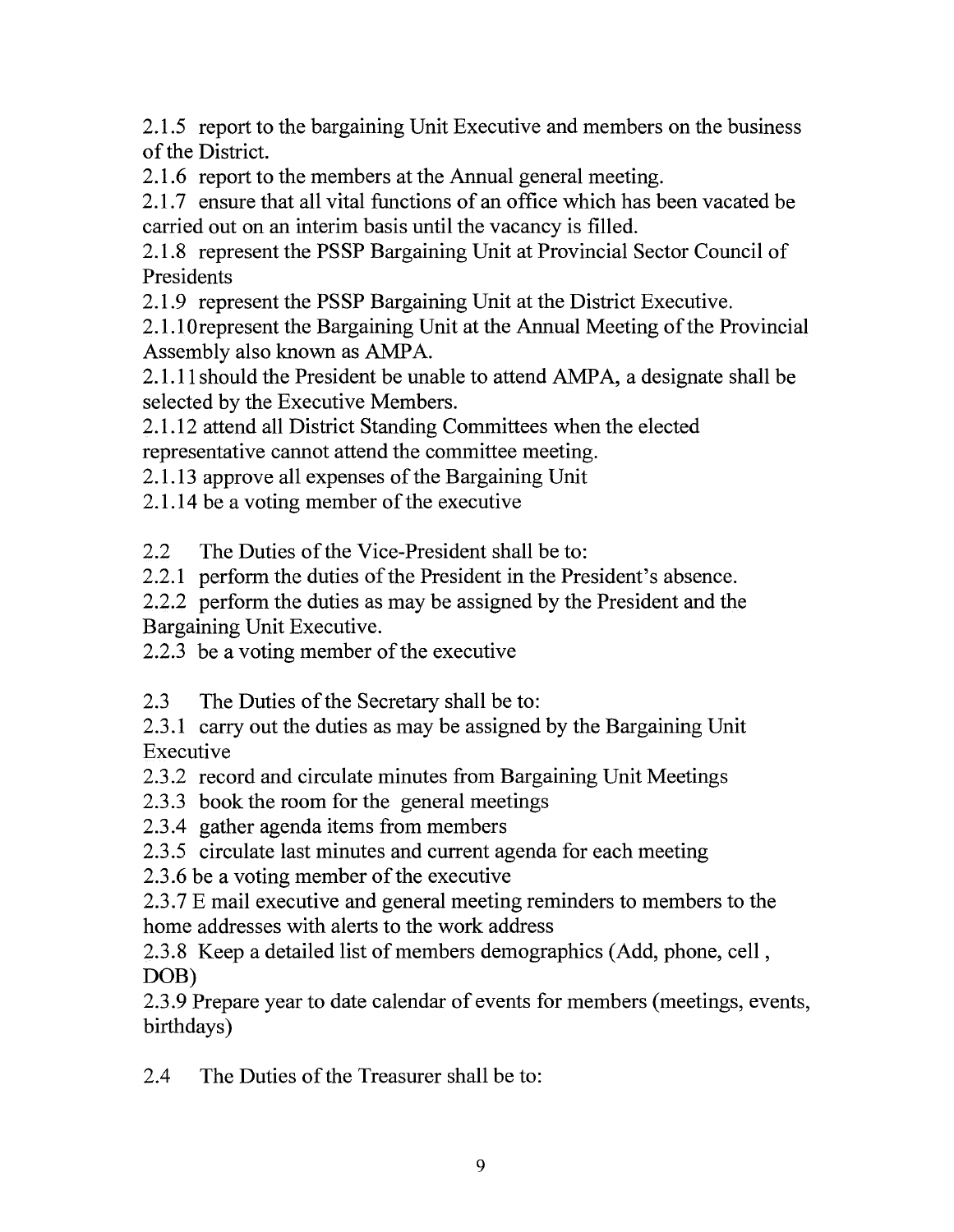2.4.1 prepare a budget and administrate the Bargaining Unit Funds in accordance with an approved budget as required.

2.4.2 prepare an up-to-date financial report of the Bargaining Unit for presentation at the Annual General Meeting when requested with 15 days notice.

2.4.3 inform the membership about funding available to the unit from provincial initiatives

2.4.4 spearhead committees to access the funds by creating proposals

2.4.5 send any expenses to the president for approval

2.4.6 be voting member of the executive

2.5 The Duties of the Chief Negotiator shall be to:

2.5.1 be a member of the negotiating team.

2.5.2 be the spokesperson for the negotiating team.

2.5.3 chair the Bargaining Unit Collective Bargaining Committee.

2.5.4 report on a timely and regular basis to the Executive and the members.

2.5.5 prepare the next collective agreement – right after the last one was negotiated

2.5 .6 be a voting member of the executive

2.6 The Duties of the Grievance Officer shall be to:

2.6.1 be a voting member of the Executive.

2.6.2 attend all approved Provincial and/or District workshops pertaining to the grievance process.

2.6.3 assist the President in the evaluation of alleged grievances, analysis of relevant contract terms and development of arguments and policies in pursuing the grievance procedure.

2.6.4 develop detailed knowledge of arguments and position of the Bargaining Unit on each grievance.

2.6.5 determine to what extent and in what areas legal counsel is required and seek advice from appropriate sources i.e. Provincial and/or District, to be confirmed or rejected by the Bargaining Unit Executive.

2.6.6 consult with any member who feels he/she has a grievance, collect relevant information and advise the member of:

a) ramifications if the Bargaining Unit assumes and pursues the grievance.

b) possible alternatives to a grievance and potential remedies for a grievance.

c) the right to appeal.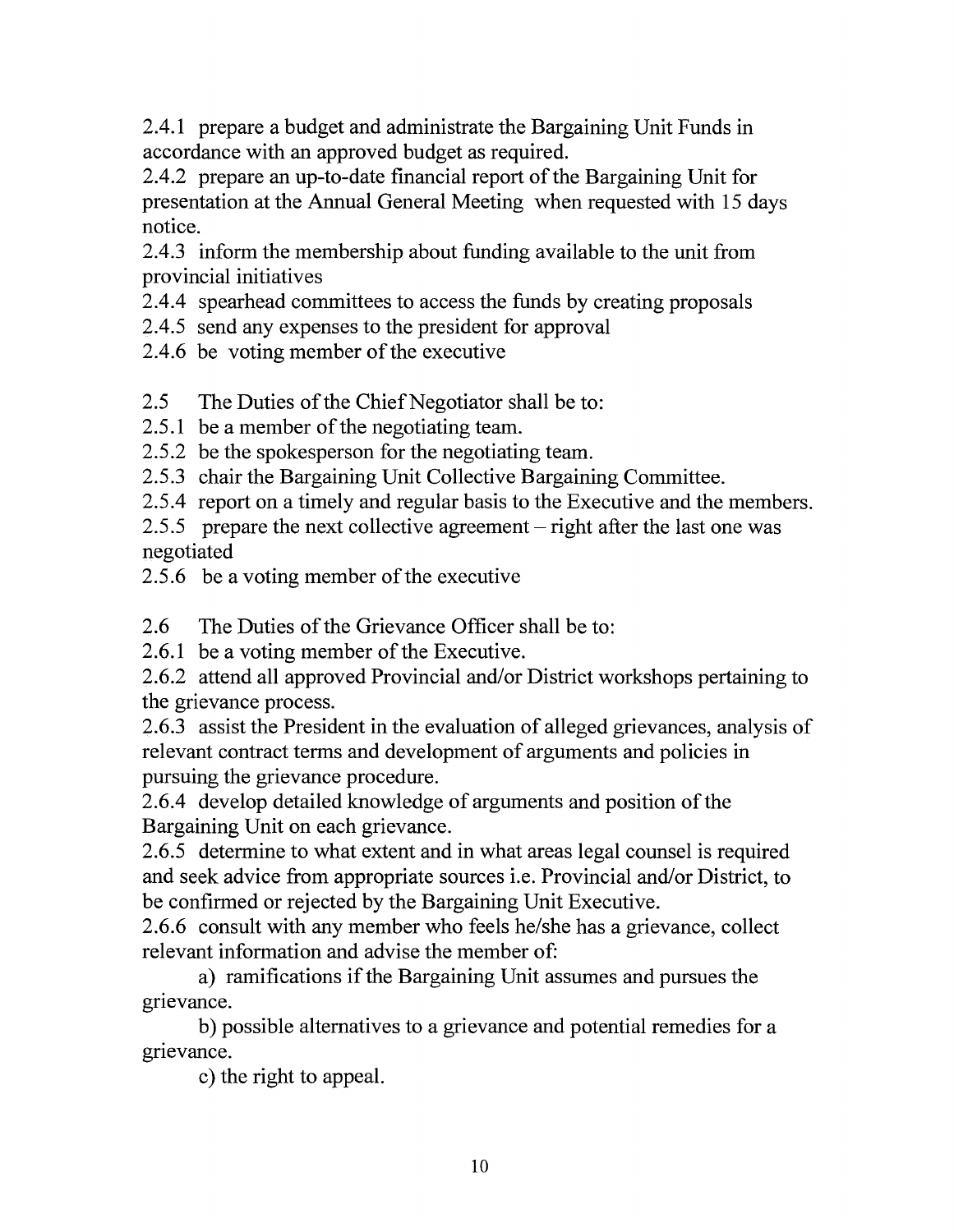2.6.7 If the Grievance Officer is involved in the grievance the grievance will be handled by the Bargaining unit president

2.6.8 If the bargaining unit president is involved in the grievance , the grievance will be handled by the District President

2.6.9 present Bargaining Unit policies and arguments to any bodies or individuals as required by the appropriate articles on the Collective Agreement.

Policies and Procedures (PAP)

### PAP 1.0- ANTI-HARASSMENT AND ANTI-BULLYING POLICY

1.1 Anti-Harassment and Anti-Bullying Policy: The O.S.S.T.F. District 3 shall have an Anti-Harassment and Anti-Bullying Policy and Procedure to be followed at all OSSTF workplaces and functions. See O.S.S.T.F. District 3 Human Rights Anti-Harassment binder.

1.2 The Anti-Bullying and Anti-Harassment Policy and Procedure and any amendments to it shall be approved by the O.S.S.T.F. District 3 Executive Council.

#### PAP 2.0- ANTI-HARASSMENT AND ANTI-BULLYING APPEALS PROCEDURE

2.1 Members of O.S.S.T.F. District 3 affected by a decision resulting from

a complaint under the O.S.S.T.F. District 3 Anti-Harassment and Anti-Bullying

Procedure may appeal this decision using the following procedure:

- 2.2 Within five days of the decision, the affected member (herein called the Appellant) shall submit a request in writing to the O.S.S.T.F. District 3 President for an Appeal Hearing.
- 2.3 Within two days of receiving the request, the O.S.S.T.F. District 3 President shall appoint three members of the O.S.S.T.F. District 3 Appeals Committee to consider the appeal.
- 2.4 Within three days, the O.S.S.T.F. District 3 Appeal Committee shall meet to consider the appeal.